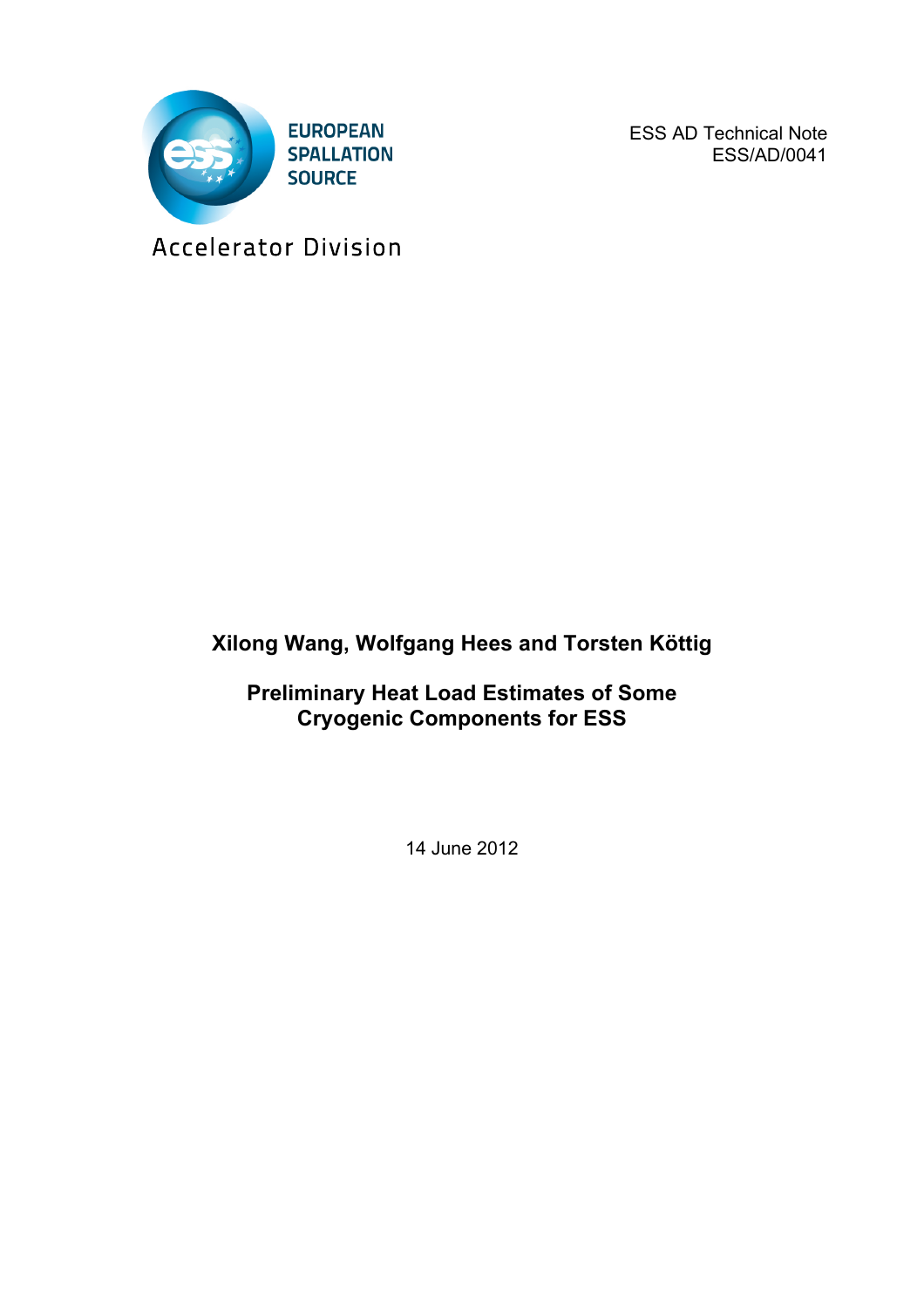doc nr: ESS/AD/TN0041

The aim of this note is to carry out preliminary heat load estimates of some cryogenic components for ESS, including the main cryogenic transfer line for the linac, the jumper connections and the transfer line side valve boxes for the cryomodules.

Our assumptions are listed below:

- 1. The length of the main cryogenic transfer line is 500 m. The transfer line consists of four tubes (5 K supply, 8 K return, 40 K supply and 80 K return) within one vacuum shell.
- 2. There are totally 59 cryomodules (14 spokes, 15 medium beta and 30 high beta) and the related jumper connections and valve boxes.
- 3. The length of one jumper connection is 5 m and also consists of four tubes in one vacuum shell.
- 4. One vacuum barrier is used to separate the main transfer line vacuum from that of each cryomodule.
- 5. One valve box serves one cryomodule. The heat load sources of one valve box basically include two 5-8 K and two 40-80 K cryogenic valves, 5 safety valves (one for each tube plus one for the cavities), one 40-80 K shield (assuming the valve box is 1 m in diameter and 1 m height, so that a shield area of 6.3 m<sup>2</sup> is obtained) and others like support posts, instrumentation and cables, etc.
- 6. Some empirical values for heat load estimates are given in Table 1.
- 7. To calculate the 4.5 K equivalent power of refrigeration, the following approximations are used [1].

## **Approximate equivalencies**

- $\ge 2$  K heat load x 3 = 4.5 K equivalent
- $\ast$  5 K 8 K heat load x 0.75 = 4.5 K equivalent
- $\ast$  40 K 80 K heat load / 14 = 4.5 K equivalent

The results are given in Table 2. The conclusion is, that the total 4.5 K equivalent of these cryogenic components is about 1 kW. The equivalent refrigerator power should be 1.5 kW at 4.5 K, considering the reasonable assumption of an overcapacity margin of 1.5. It should be noted that the results here are very rough estimates and more accurate results can only be obtained on the basis of a full P&ID of the ESS cryogenic system and a real design of these components.